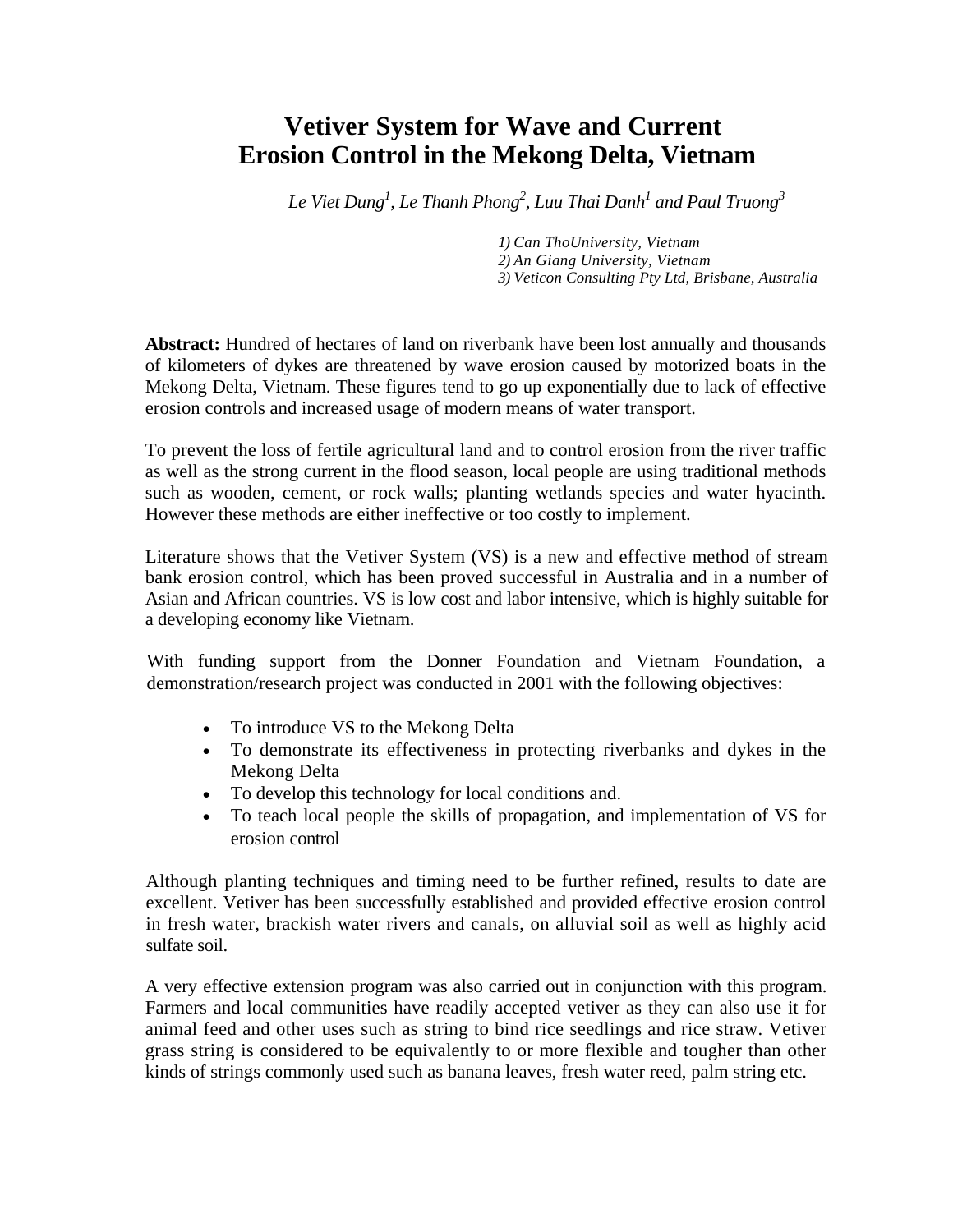# **1. INTRODUCTION**

# **1.1 The Mekong River**

The Mekong River is 4 350 km long, starting in Tibet and finishing in the South China Sea. The Mekong has a catchment of over 810 600 km2, it flows through six countries: China, Myanmar, Laos, Thailand, Cambodia and finally Vietnam where the Mekong splits into two main rivers: the Mekong in the north and the Bassac in the south. Over millennia the sediment load of its water has created a massive delta, a very rich alluvial plain, providing the most important agricultural and fishery resources for Vietnam.

# **1.2 The Main Transport Corridor**

Road infrastructure in the delta is very expensive to build and to maintain because of the alluvial soil, high water table, numerous rivers and streams. The road system in the delta is scarce and poor, therefore the network of rivers and canals have always been the main thoroughfares in the delta, providing the main means of transportation for its people and their produces. Over centuries, in addition to the myriad rivers and streams, to improve irrigation, drainage and transportation, numerous canals were also built.

# **2. RIVERBANK EROSION**

# **2.1 River bank Stability in the Past**

Historically, erosion on the banks of rivers in the delta has been an on going process. Siltation of its channels resulting in changes in river hydrology and the erosion was confined mainly to the banks of the Mekong itself.

On the other hand erosion of the banks of both large and smaller tributaries and canals rarely occurred in the delta. Although these watercourses were used then, as they are used now, as the main transport corridor, the sampans and smaller boats of the past were mostly manually powered

# **2.2 Present Riverbank Erosion**

Due to the fast economic development in recent years, almost all boats travelling on the rivers and canals now are motorised. These boats produce waves, causing massive erosion. As the texture of these alluvial soil ranges from silt to loam, these riverbanks are extremely erodible when wet. The problem has been intensified in recent years with the introduction of more powerful engines, such as old car and truck V6 and V8 engines (Photo 1).



**Photo 1.** Traffic on the Mekong (Left) and traffic on a tributary of the Mekong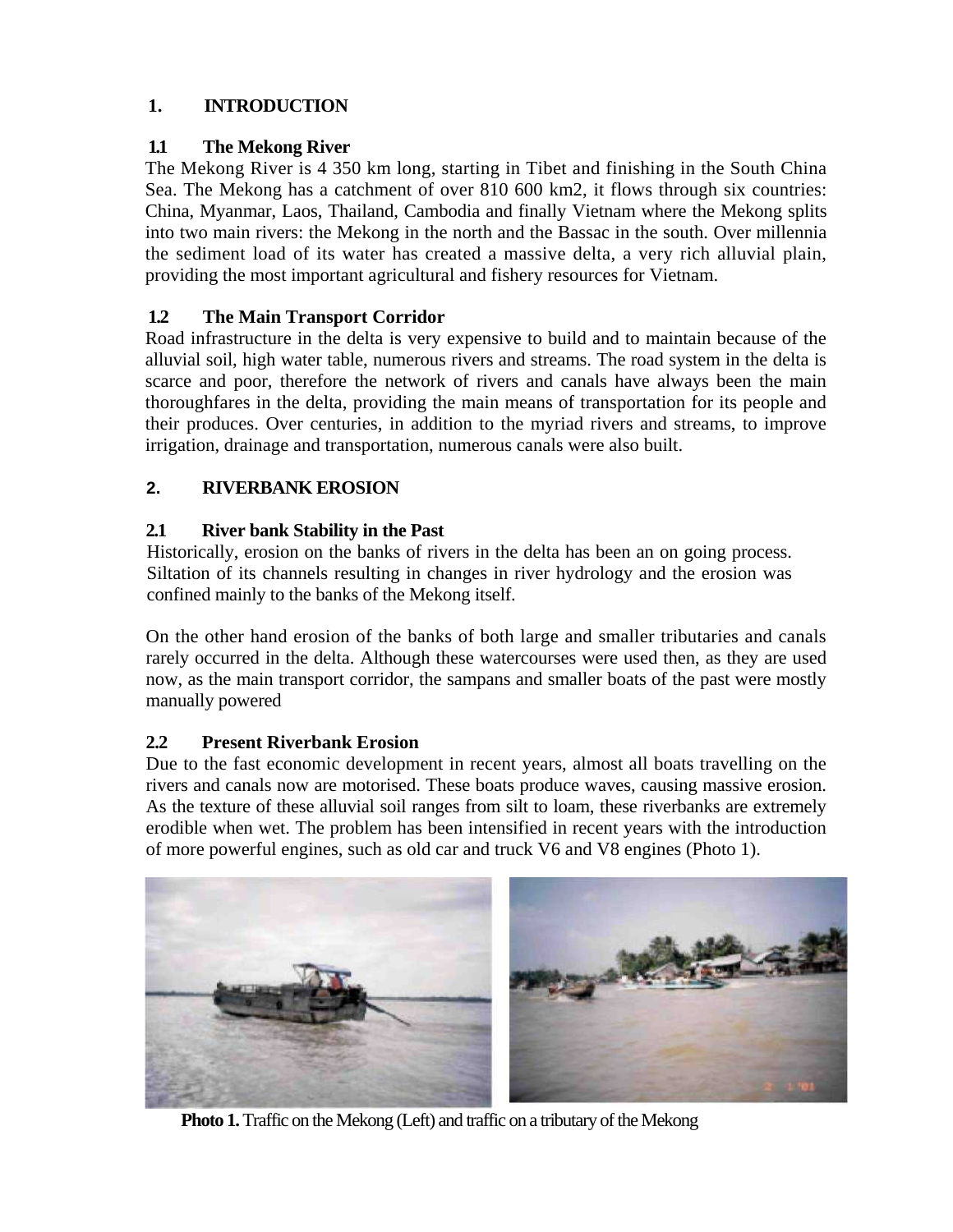Boats fitted with these engines produce huge waves and the severity of the problems is worse in remote areas as they need faster means of transportation. For example the erosion rate in canal banks in the southern end of the delta, the Ca Mau province, caused by these powerful boats, is a lot worse than that in the area around Cantho City, the capital of the Mekong delta (Photo 2).



**Photo 2.** Erosion on the bank of a tributary (Left) and Erosion on the bank of the Mekong

For example, the water supply of Cantho City is in jeopardy as active erosion threatens the stability of the intake structure built on the bank of the Bassac River. Despite continuous effort and several major attempts to stabilise the site, erosion continues. In the past 3 years more than 10m of bank have been eroded. It is predicted that at the current rate of erosion, the intake pipe will collapse in less than two years unless the authority takes very costly measures.

# **3. PRESENT EROSION CONTROL MEASURES**

# **3.1 Vegetative Methods**

Water hyacinth and a local water plants *(Phragmites vallatoria* L.) are commonly used to combat the erosion. Water hyacinth is a floating weed, which can choke up rivers and canals. *Phragmites vallatoria* L is a perennial grass up to 3m high, with erect, stout and hollow stem of about 1-1.5cm in diameter. The stems are not flexible and break easily under pressure. It has a relatively shallow root system of about 0.5m depth. But due to various reasons, the vegetative means of bank stabilisation used locally are not effective or at best provide only temporary relief (Photo 3).



**Photo 3** Vegetative method with water hyacinth (Left); Engineering method with sand bags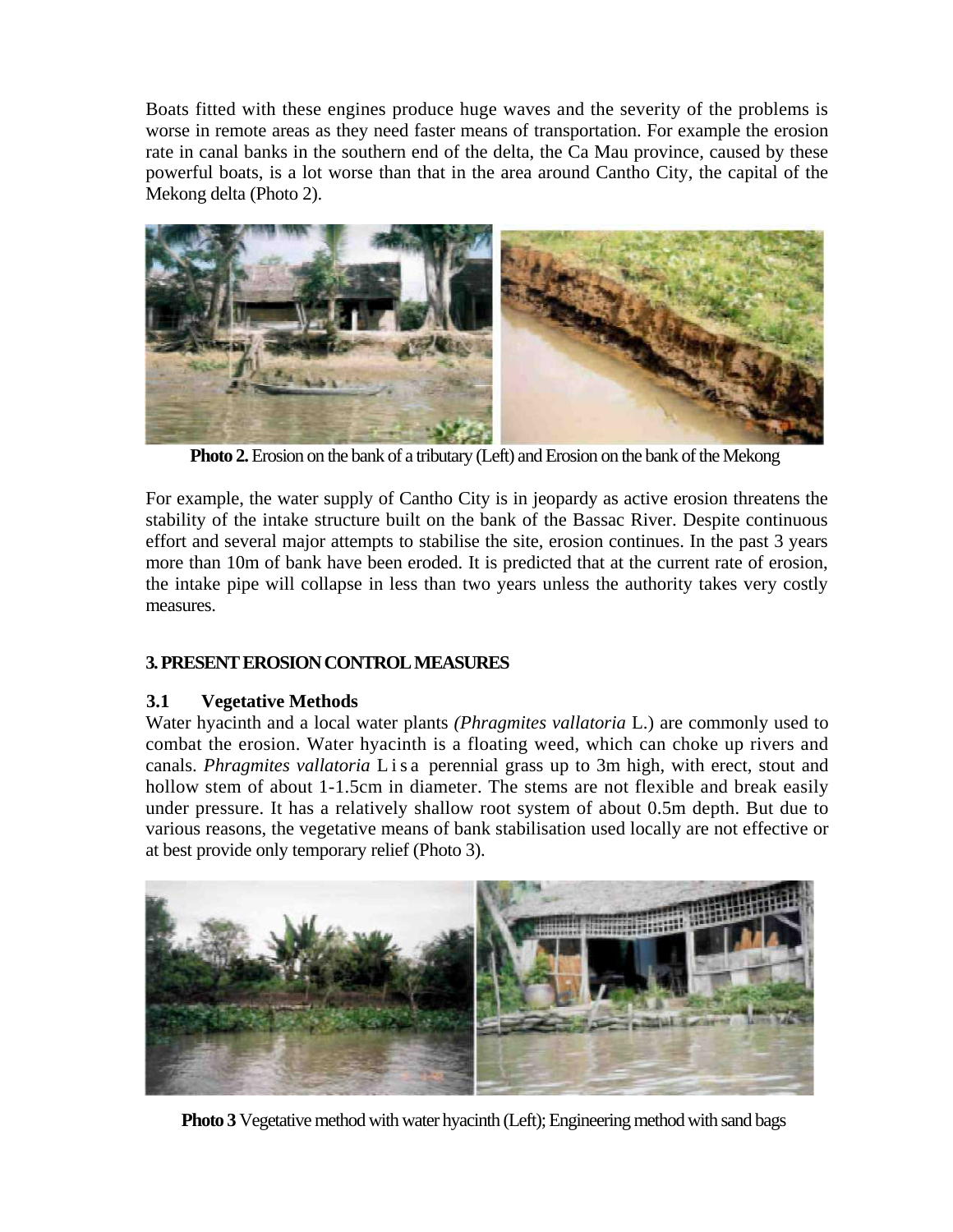# **3.2 Engineering Methods**

Various constructed barriers such as sandbags, wall constructed with bamboo, wood, rocks, rock basket, concrete and even steel are being widely used, they are expensive to build but their effectiveness depends on the costly maintenance. However most of these structures are inherently, not stable as they are built on the soft and highly erodible alluvial foundation. The combination of vegetative and constructed measures seems to provide the best solution to the erosion problem, but they are very expensive to install and not suitable and practical for most situations.

# **4. VETIVER EROSION CONTROL MEASURES**

The project was carried out in 2 phases: seedlings multiplication and implementation

# **4.1 Multiplication and Preliminary Testing**

The objective is to rapidly increase planting materials on University and private farms. A total area of 4ha nursery was established in February 2001, including  $1000 \text{ m}^2$  at the University. Very good multiplication has been achieved; these nurseries have produced about 3,000,000 slips that are sufficient to conduct all the demonstration and experiments in phase 2.

Concurrently preliminary testings were conducted on a few selected sites to gain information on establishment, fertilizers, weed control, planting time, saline and acid tolerance as well as the use of vetiver grass for animal fodder. There has been no symptoms of diseases and insect attacks observed during the time in nursery and experiments.

# **4.2 Establishment of Demonstration and Experimental sites**

Three testing sites were selected on common alluvial, saline and acid sulfate soil where riverbanks are eroding. The effectiveness of VS was compared against traditional vegetative and engineering methods.

# **5. REULTS AND DISCUSSION**

# **5.1 North Western Delta**

This region is known as the floating rice area, it is next to the Cambodian border, it is characterized by annual flooding, averaging 2-3m deep and occasionally up to 5-6m deep. The soil is deep alluvial, silty loam in texture and highly erodible when wet.

In the past 15 years, a regional policy aimed at increasing the rice production by constructing dyke and canal system, thousands of kilometers long, surrounding ricegrowing areas. These dykes are used for flood mitigation in rain season and the canals for irrigation transportation in the dry season. With this set up farmers will be able to increase the existing double cropping to triple cropping system. However, this policy combines with deforestation in upstream regions of Mekong River has serious effects on environment as water level in recent years came up to 5.5 m. To protect people and rice crop in flood season, local government invest millions of USD to uplift the dyke systems. Furthermore,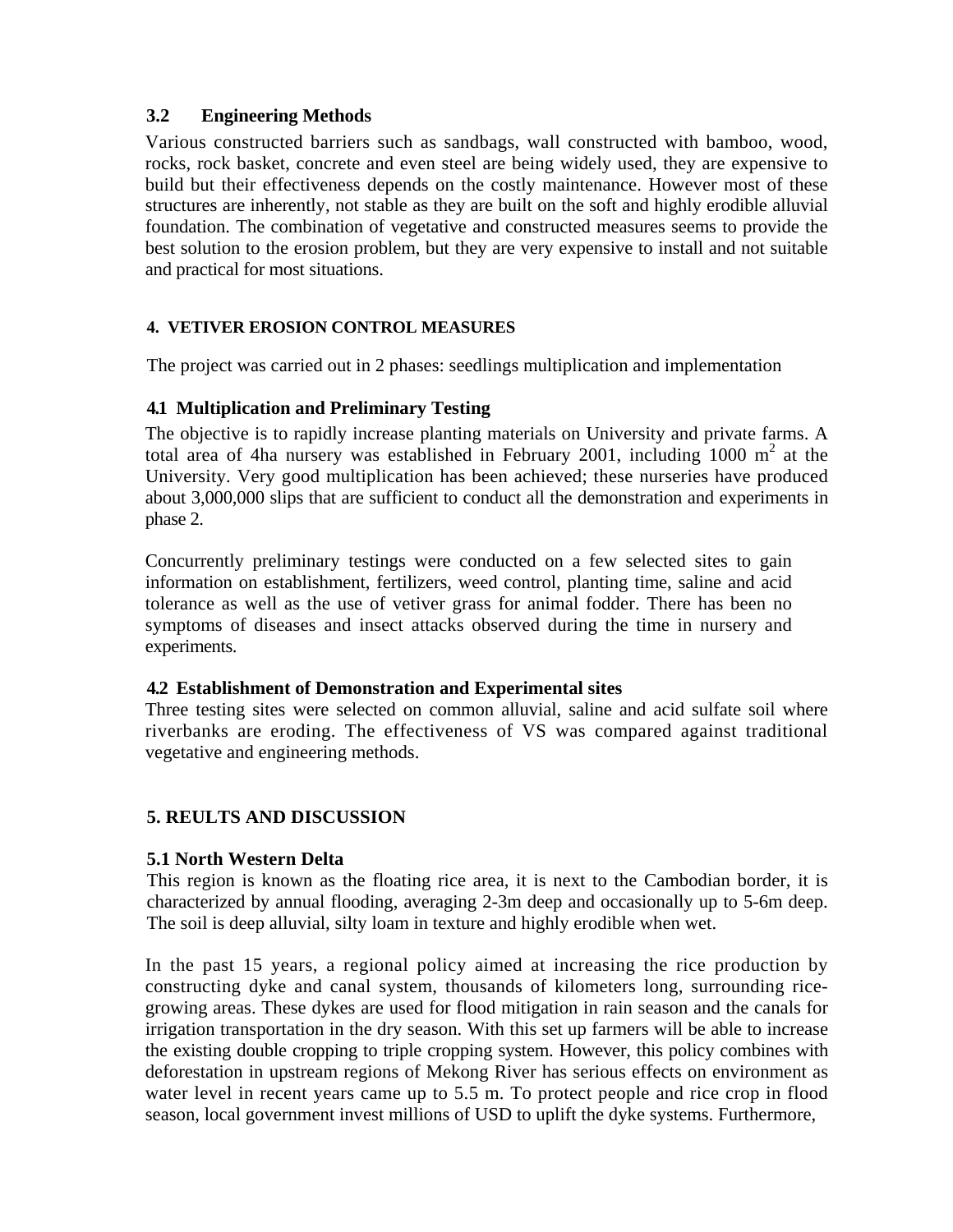in dry season, they must spend more millions to dredge the canal systems, due to soil eroded from the banks into streams during flood season. The VS will provide an effective and cheap method to stabilize dyke banks and stop soil erosion during flood season.

#### *An Giang province*

Two sites were established in An Giang Province, one at Tan Chau District to protect a large dyke. During the last flooding season the grass was completely submerged but grew well, proving that Vetiver grass easily adapts to the local conditions. However, cattle destroyed the experimental plots, as vetiver was the only fodder available during the flood season.

The other was at Tri Ton District, vetiver grass was planted in the dry season, because of shortage of water for irrigation, the experimental plots did not establish properly, grew poorly and all died after flooding. However, in May 2002 it was re-planted and with adequate watering it established and grew vigorously. This proves that this region is suitable for vetiver grass planting provided it was properly looked after (Photo 4).

Authority in An Giang province is now planning to plant new sites immediately after the flooding season, or to plant it in the raining season to take advantage of the available soil moisture and to reduce care and water used for irrigation.



**Photo 4.** Vetiver grass planted on a dyke at the experimental site in Tri Ton (Left) and well established after the second planting, six months later

The recent experimental site was established at Bay Xa canal in Tan Chau district in April 2003 (beginning of the rainy season). Vetiver grass was planted along two sides of cannel with 10 km long. There were 24 rows planted at each side, with 0.6 meter apart between two rows. The grass was well established and grew vigorously after 2 flooding seasons. It showed the high effectiveness in protecting dykes from erosion (Photo 5), while the dykes without Vetiver grass was eroded 2.5 meters of land.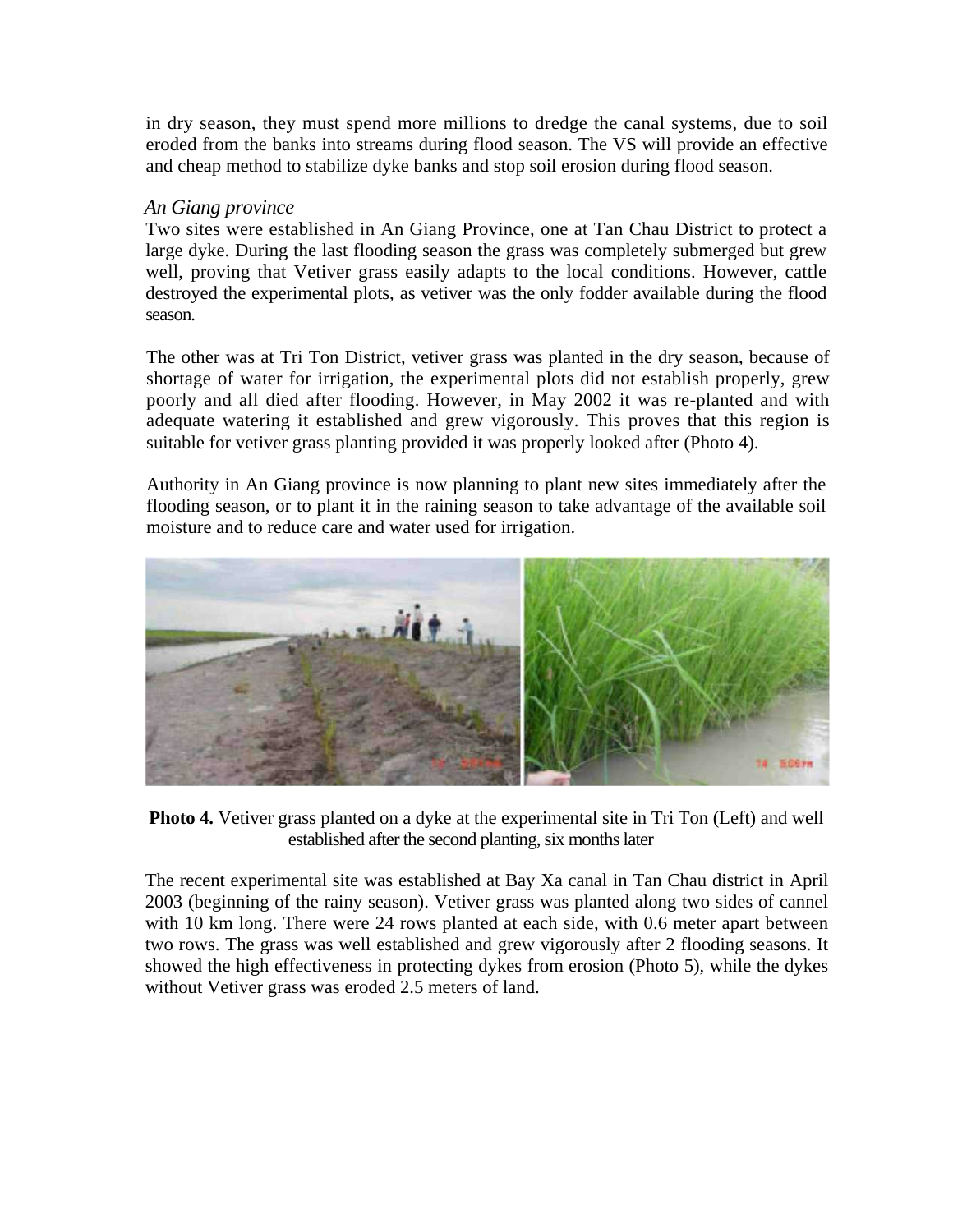

**Photo 5.** Vetiver grass planted at Bay Xa canal, Tan Chau.

# **5.2 Central Delta**

This region has the most fertile land in the delta, highly productive in rice and other dry land crops, vegetable as well as fishery. Therefore it is highly populated and is characterized by low annual flooding. The flooding is relatively mild; water rises slowly to 1-1.5m deep. This annual flooding is important for rice cultivation and fish breeding. The soil along the Mekong Rivers and its major tributaries is deep alluvial, silty loam in texture and highly erodible when wet. The soil of the inland area is often Acid Sulfate, with extreme acidity in some areas.

There are hundreds of thousands of kilometers of rivers and canals intersperse this region, providing irrigation as well as transport corridors to local people. Almost all boats traveling on the rivers and canals now are motorized. These boats produce waves, which relentlessly pounded the banks of these watercourses day and night, causing massive erosion.

# *Cantho Province*

In Chau Thanh District, the soil is good alluvial and the water is fresh, vetiver should establish and grow well in this district. However, the rate of survival was not high on low area close to the water edge and submerged during the flood. This was due partly to the heavy boat traffic, which washed to seedlings soon after planting and partly to the late planting, which results in early submergence. But those planted on higher bank or half submerged during the flood, developed very well. After 10 months, vetiver planted on higher bank developed well producing 150 tillers/bush (Photo 6).

These results indicate that:

- Planting should be done at the end of the flood season, in October-November instead of April and June, to give vetiver a longer growing period, more mature, a well-developed root system and a taller canopy before the flood season in August-September.

Pin the seedlings down with bamboo sticks at planting to stop them from being washed away by waves.

Alluvial silt and algae grown on young vetiver leaves inhibited vetiver growth in low area.

Although not fully mature, vetiver is very effective in stabilizing the badly eroded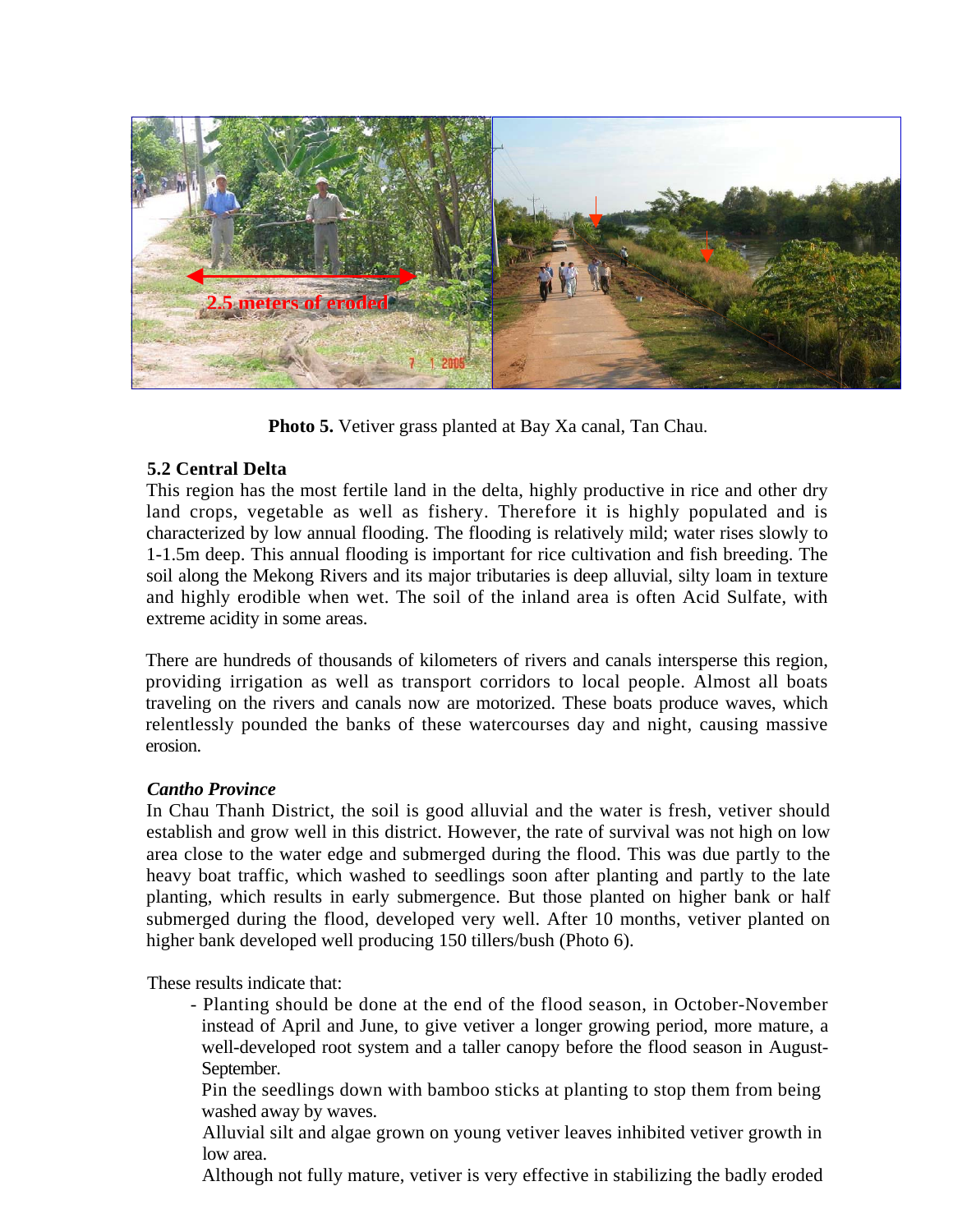banks

- Local people are very impressed with the results to date, they have asked and been supplied with enough seedlings for their own planting.



**Photo 6.** Newly planted on an eroded site (Left) and 8 months later

In Vi Thanh District, Vetiver established and grew very well, particularly those planted on higher ground to protect engineering structures. After two months, most of the grass is healthy, there was no dead grass and after 6 months, it grew to 1.8 m tall with 200 tillers/bush with well-developed roots, forming a thick carpet to fight against the stream bank erosion (Photo 7).

As rice growing is the main crop of this district, farmers also find another use for vetiver grass, it can be used as string to bind rice seedlings and rice straw. They prefer vetiver grass as it is pliant and tough, even more pliant and tougher than other kinds of strings commonly used: banana leaf, rush and Nipa palm string (Photo 7).



**Photo** 7. Reinforcing the wooden structure (Left) and being prepared for string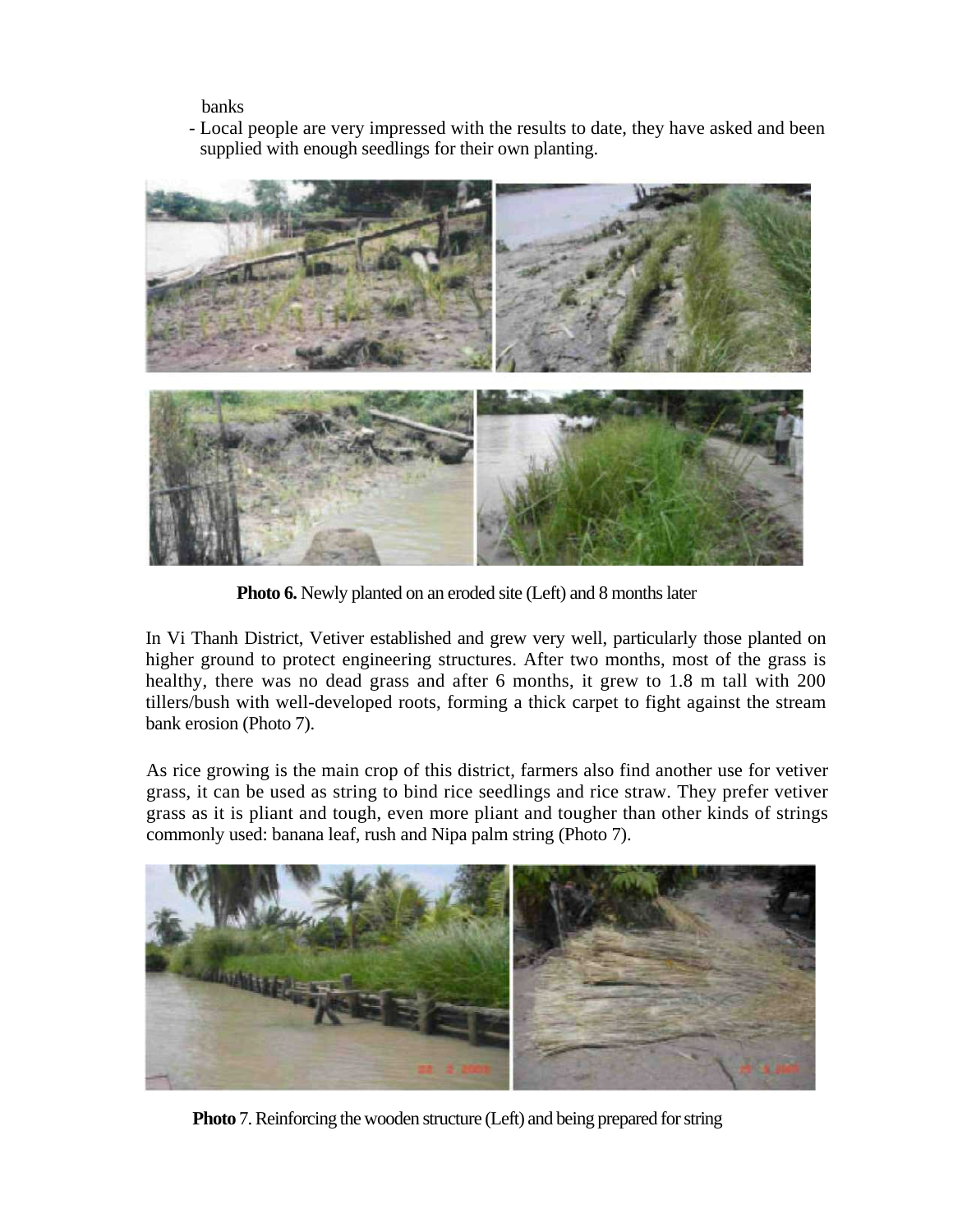The soil of the inland region In Long My District is Acid Sulfate and during the dry season the water in the canals becomes brackish for 30 days every year. Establishment was only 50-70% due to shortage of water for irrigation in the dry season, but those planted on dykes of the paddy field had almost 100% survival. This proves that vetiver can be grown on acid sulfate soil and brackish water when irrigated after planting. This problem can be overcome by planting at the beginning of the rainy season.

In Co Do District, Vetiver grass was planted at Co Do State Farm to protect the internal roads and stabilize the dykes and riverbanks. As the farm is located in low land regions of Mekong Delta, the erosion of riverbank, dykes and roads are very serious during flooding season. It has required a lot of money for annual maintenances. After 3 years of applying Vetiver Grass Technology, such erosions have been minimized (Photo 8).



**Photo 8** Vetiver dike protection

# **5.3 North Eastern Delta**

# *Tien Giang Province:*

The Cai Lay District is on the edge of highly acidic sulfate soil region known as the Plain of Reed, which has deep annual flooding. Presently most of the canal banks and village roads are protected against flood erosion by sand bags. This protection is not only temporary, it is also very costly to built and maintain. A low cost and effective means of protection such as VS would be an ideal solution to the problem (Photo 9).

Eight months after planting, the grass has grown well reaching the average height of 1.8m with more than 200 tillers/bush. Initially only one experimental site was planted, but after observing its effectiveness during the flood, farmers have gradually planted Vetiver grass themselves along the Ba Rai canal. In addition, during the flooding season, they can use the grass as fodder for their stock. After two years of growing vetiver grass, farmers regarded vetiver hedges more attractive than sand bags for dyke stabilization, so VS is widely accepted by local population.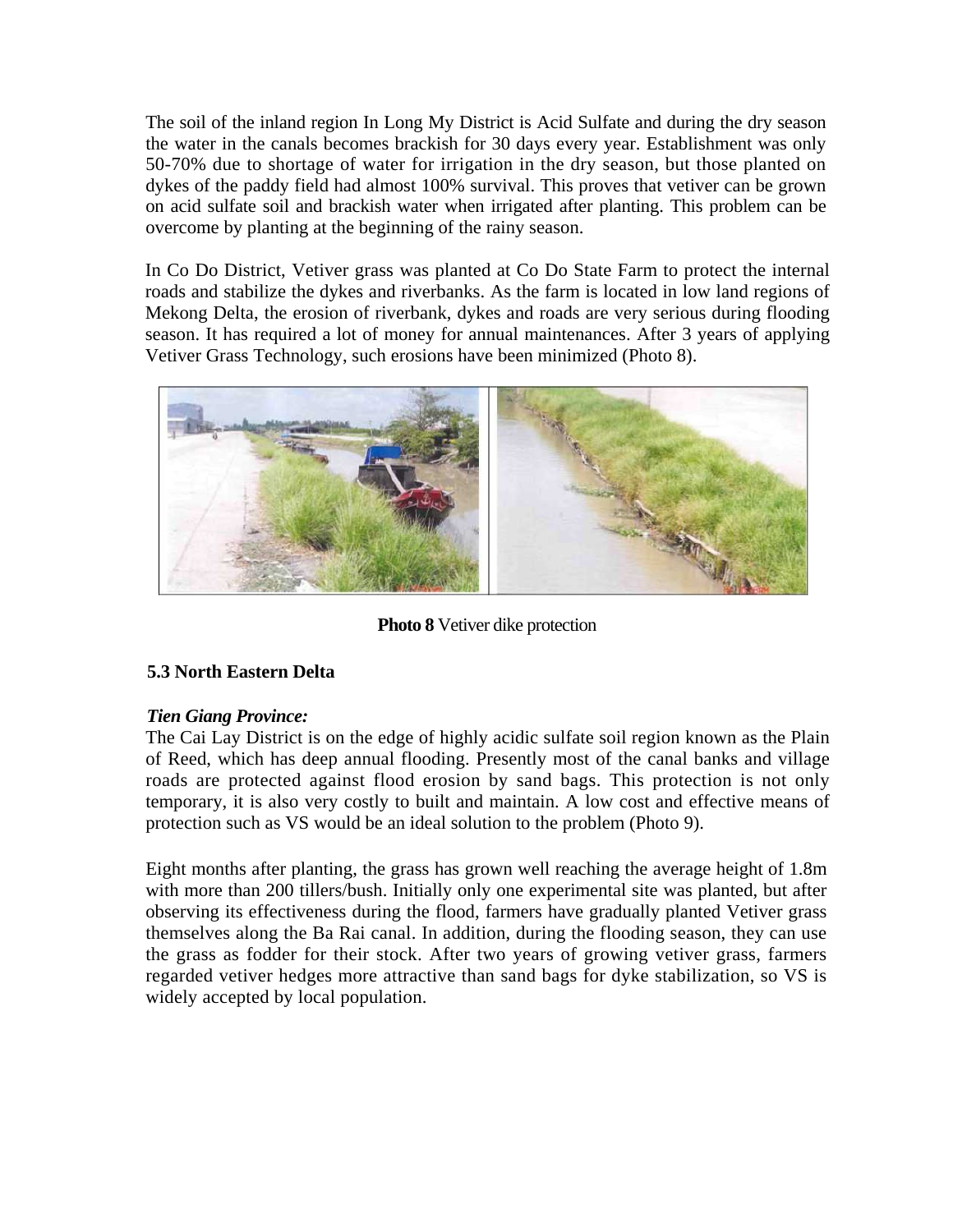

**Photo 9.** Very effective bank stabilization as well as fodder for livestock during flood

# **6. IS THERE ANY CONCERN RELATED TO APPLICATION OF VS ?**

At the early stage of plantation, there were several concerns coming up in local communities where the experiments were set up. Because the grass was planted on the dykes adjacent to rice fields, the grass was suspected to provide a place for rat to settle and multiply as well as to serve as a secondary host for the development of stem borer, possibly a *Chilo* sp. (P. Truong, personal communication) in the period between two crops.

However, after long observation at experimental sites, the rat cannot live underneath the grasses. This may be due to the fact that leaf edges of grass are too sharp and the root system releases the repellent chemical compounds, all together they keep rats away from the grass.

From personal observation, there were a large number of stem borer eggs found on Vetiver leaves, however, only a small number of larvae was counted at a later stage. This interesting observation was relevant to the result obtained from work of Van De Berg (2003). The *C. partellus* lays eggs on vetiver grass that is a host plant not suitable for feeding and development of their offspring, so it leads to a high mortality of larvae. Van De Berg (2003) also found that *C. partellus* prefers to lay eggs on vetiver grass compared to maize.

Consequently, through the field observation in this study, local community has gained a strong confidence in using Vetiver Grass Technology without any adverse effects related to rat and stem borer on rice production. It is further supported from the work of Van De Berg (2003).

# **7**. **EXTENSION AND COMMUNITY SUPPORT**

Concurrent with the R&D works, an active extension program was carried out during the site selection stage, at planting time and subsequent monitoring visits, so cooperators, local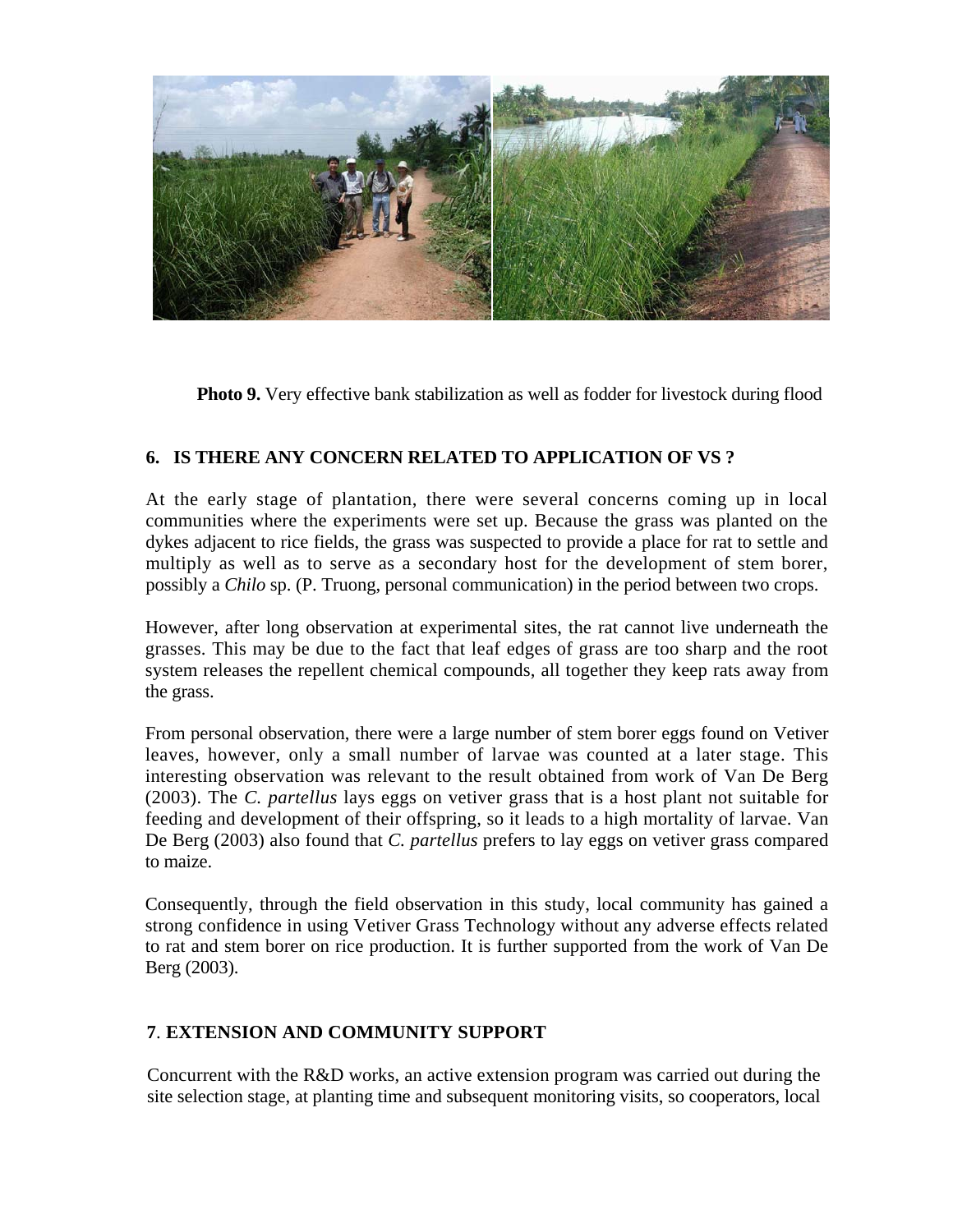farmers and neighboring communities were well informed of the plan and they were also asked to note the progress of the trials. At every following visit they were asked to participate in discussion, observation and to comment on the results so far. Numbers of seminars were carried out in different parts of the delta. Thousand of Vetiver Grass leaflets received from TVN were freely distributed to the farmers

As a result, very early and fast adoption was obtained in all districts. Not only cooperators but many farmers in the district who have recognized the importance of Vetiver grass, requested for more planting materials so they can plant out themselves on the banks and other eroded sites around their farms. Although the supply was limited, the University has offered local people free of charge truckloads of planting materials due to the high demand (Photo 10). Over 1,000,000 slips of Vetiver grass have been freely supplied for people in 8 provinces (Table 1).

One interesting development occurred at My Thanh Nam Commune, where the local school has adopted VS a part of the educational curriculum for high-school students, so it was highly popular with the local community.

This program has been so successful and well known in the Delta that currently a TV series is being produced by the government for nation wide showing. It is really amazing that twelve months ago, all these people did not know or hear of vetiver, they are now using it not only for river and canal banks stabilization but also for fodder and strings.



**Photo 10.** High school student planting vetiver as a part of their environmental study program (left) and vetiver distribution day

| Province          | Number of Vetiver grass slips |
|-------------------|-------------------------------|
| Cantho            | 180.000                       |
| Soc Trang         | 225.000                       |
| Ben Tre           | 300.000                       |
| An Giang          | 450.000                       |
| CaMau             | 2.000                         |
| Kien Giang        | 15.000                        |
| <b>Binh Duong</b> | 15.000                        |
| Lang Son          | 500                           |
| <b>TOTAL</b>      | 1.197.500                     |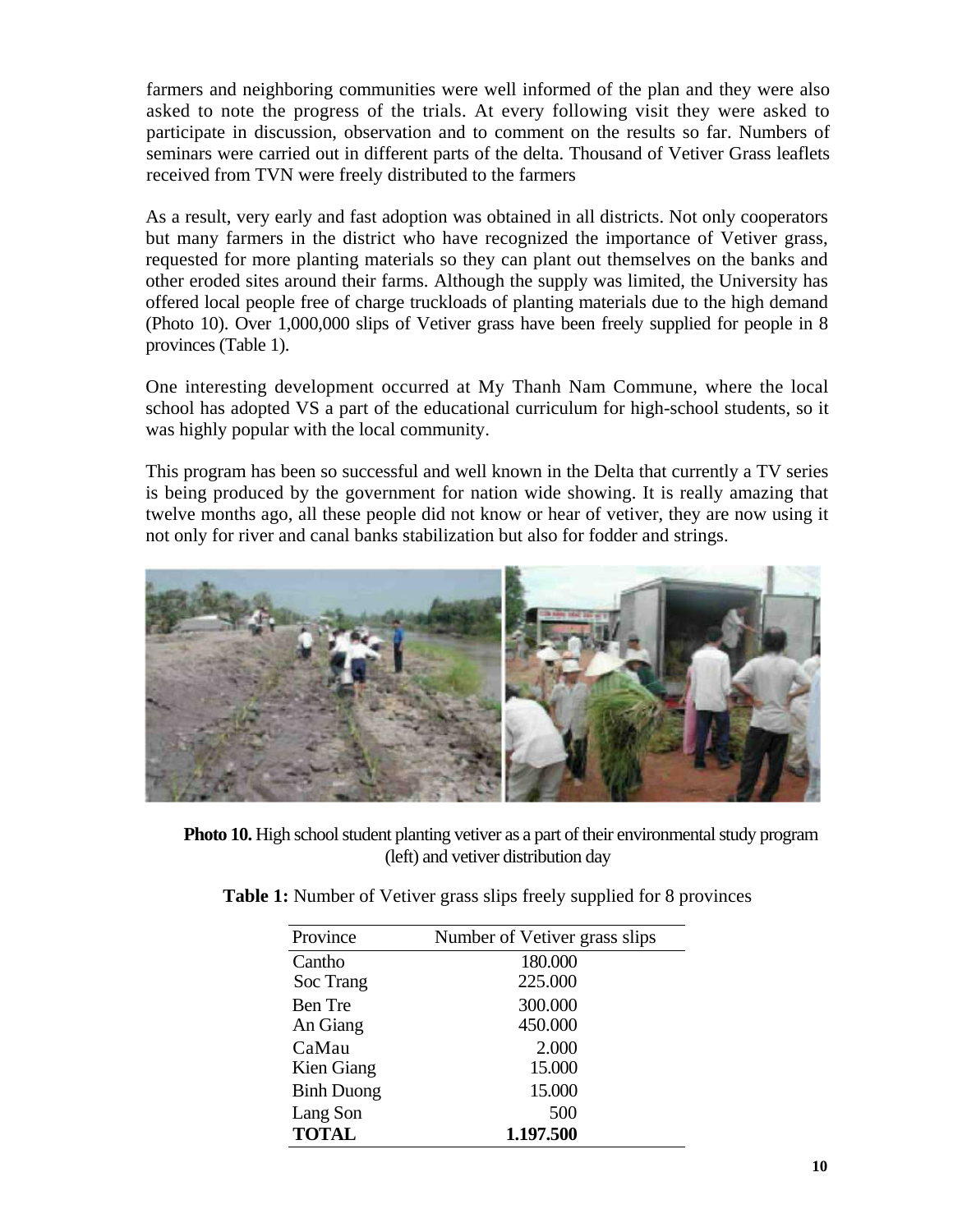#### **8. CURRENT AND FUTURE PROGRAM**

Cantho University is currently implementing an extension program to provide seedlings, advice and technical support for VS application in all provinces in the Delta. The University is currently providing seedlings and technical support to enlarge the planting in Bay Xa canal in Tan Chau District. In the near future, Vetiver grass will be planted widely in many other flooding communes in the districts of Tri Ton, Chau Phu and Tan Chau of Angiang Province at the request of local officials and farmers.

Cantho University will collaborate with villagers to produce handcrafts and to create new products, which will provide new work and increase the usefulness of Vetiver grass in the Mekong Delta.

Research program will investigate methods of rapid plant multiplication by growing them in various culture media, and research on the use of Vetiver grass to improve the nutritional values fodder for domestic animals.

Based on the fact that Vetiver grass has ability to absorb huge amount of Nitrate and Phosphate in short time, Cantho University has planned to set up experiments to demonstrate effectiveness of Vetiver grass in cleaning waste water discharged from seafood processing factories and local community.

#### **9. CONCLUSION AND RECOMMENDATIONS**

First year results presented above clearly demonstrated that when properly implemented VS provided a very effective and low cost means of canal and riverbank stabilization. Although only in its early growth and not fully effective, VS has been widely accepted by locally community, as vetiver also provided the much-needed fodder for their livestock during the flood season and other uses.

However, further  $R \& D$  is needed to establish the best time for planting and management required for long-term effectiveness.

The effectiveness and low cost of Vetiver Grass Technology in controlling soil erosion of riverbanks caused as well as in stabilizing dyke slopes of canals has been received great attention of local government. Authorities of An Giang province have implemented a policy indicating that construction of new dykes must be accompanied by growing of Vetiver grass (Photo 11). Furthermore, local government of An Giang and Tien Giang has initiated a program to build up "population zones" providing permanent settlement for people who live in the flooded regions. The aim of this program is to minimize human mortality caused by flood. The population zones are built up by deposits of sands and silts to a level that is higher than water flooding peak, so foot of such areas needs to be strengthened by some means of protection. Among of them, Vetiver Grass Technology has come up as a good solution with low cost of implementation and high effectiveness, so application of this green technology is strongly recommended to protect the foot of such population zones (Photo 12). In addition, local authorities of Hau Giang province have proposed a plan to grow Vetiver grass along one canal with 10 km long to stop soil erosion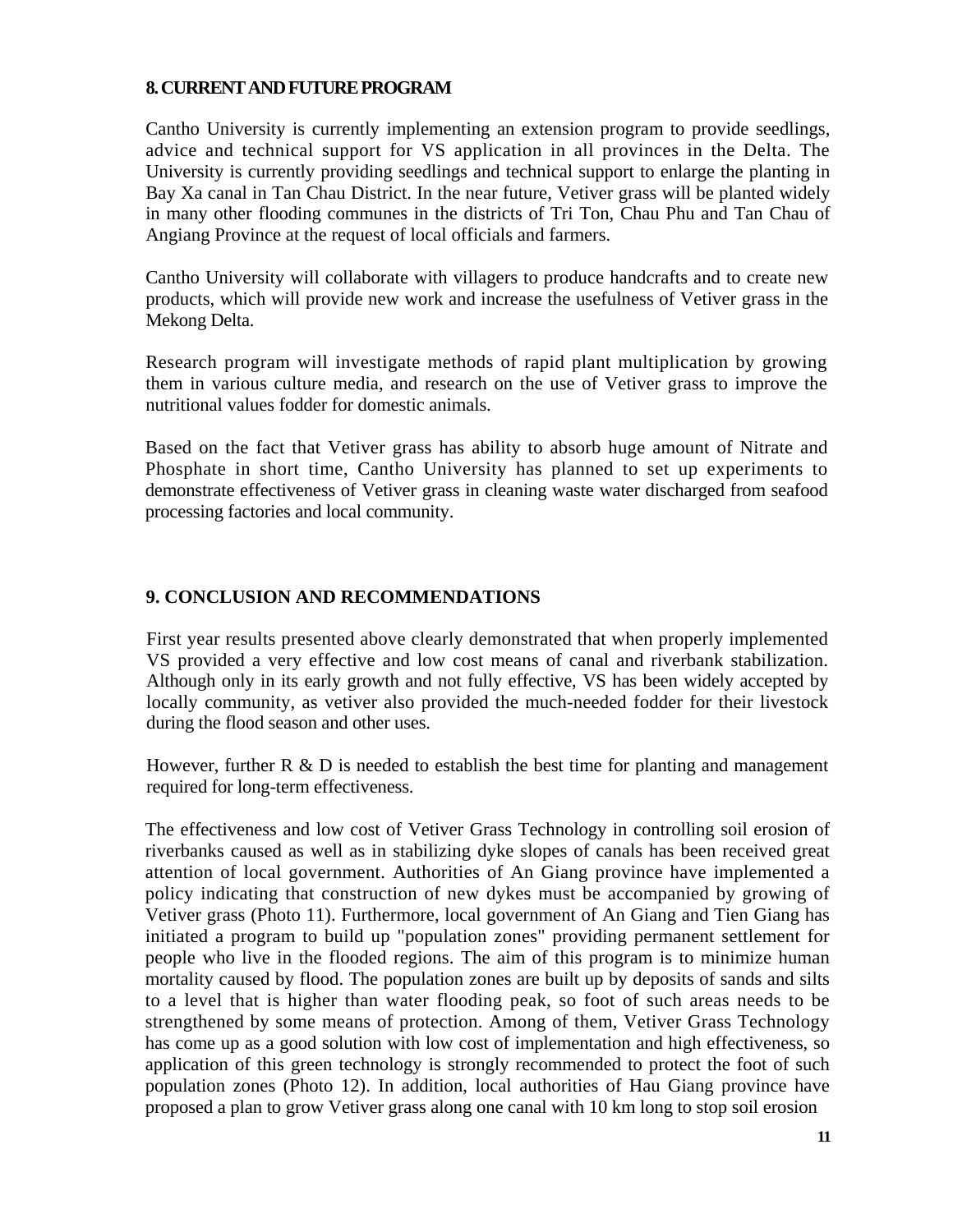caused by wave generated from motorized boats.



**Photo 11.** Implementing new policy to grow VS on new dyke (left) and population zone foots (right).



**Photo 12.** Taking home the goodies, ultimate appreciation of the Vetiver system

# **10. ACKNOWLEDGENTS**

We wish to thank the Donner Foundation and Vietnam Foundation for funding support. Special thanks are sent to Mr Jim Smyles, President of TVN and Dr Paul Truong for their supports and guidance, and Dr Mai Viet Thuy for encouragement and support.

We are also most indebted to Mr Dick Grimshaw, Chairman of TVN, Mr John Greenfield and Mr Ken Crismier for convincing Prof Truong to return to Vietnam to initiate the vetiver program in Vietnam.